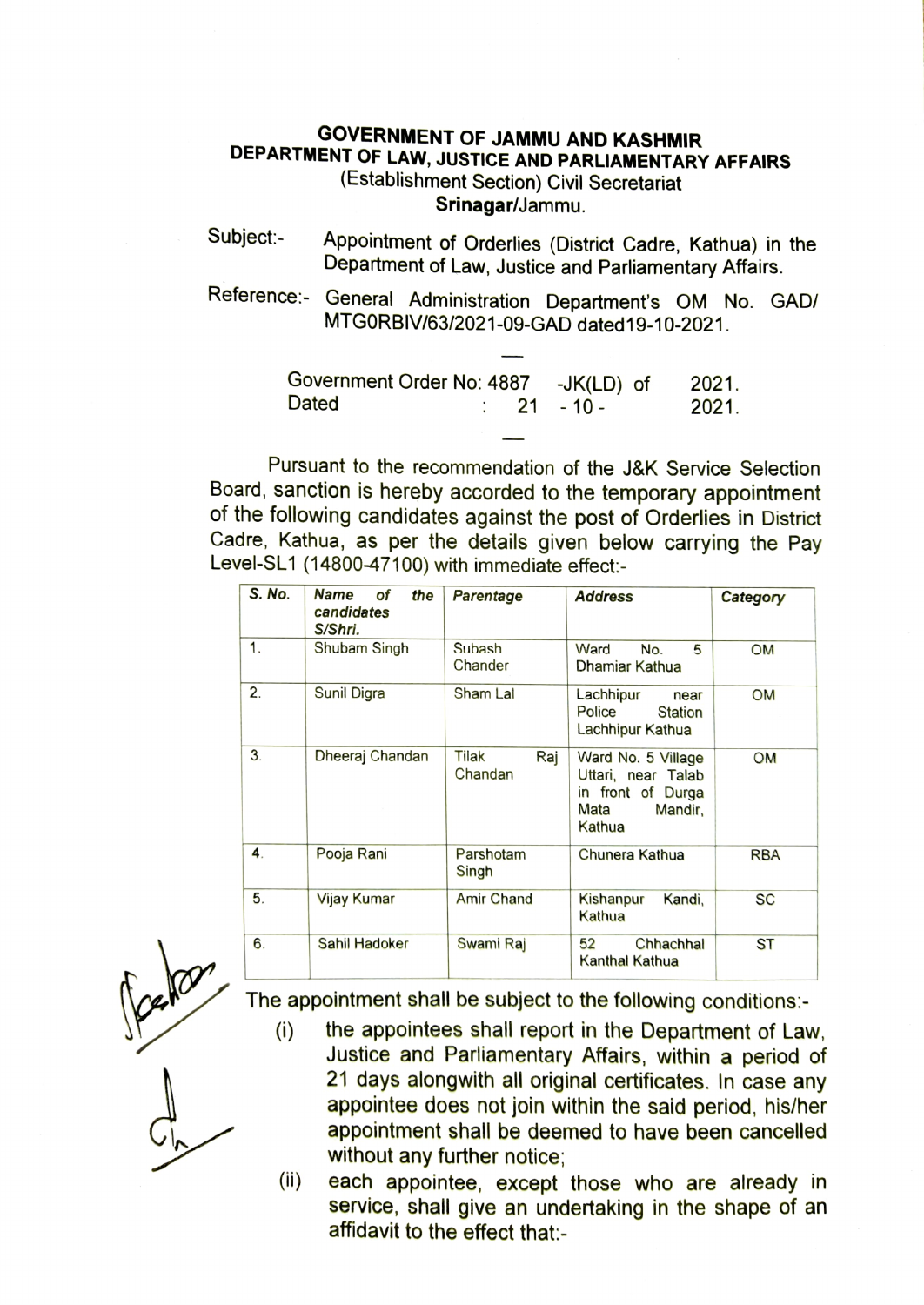- (a) if on verification the qualification certificate/ reserved category certificate/experience certificate (wherever applicable) is found forged, false or fake by concerned issuing authorities, the appointee shall have no claim for appointment.
- (b) salary of the appointee shall not be drawn and disbursed to him/her unless and until the satisfactory report/genuineness of the certificates in respect of (ii) (a) above is received;
- (iii) the appointee shall be governed in terms of the Jammu and Kashmir Probationer (Condition of Service, Pay and Allowances) and Fixation of Tenure Rules, 2020 notified vide S.O No. 192 of 2020 dated 17-06-2020,
- (iv) if by any chance candidates who is not eligible for the post manages to secure selection by way of misrepresentation and false information and it comes to notice at a later stage, he/she will be liable for cancellation of selection and criminal prosecution as well in light of the Judgment rendered by the Hon'ble Supreme Court;
- (v) the inter-se seniority of the appointee shall be as per the merit as it exists in the select list;
- (vi) the appointment shall be subject to outcome of the writ petition/OA, it any pending on the subject; and
- (vii) the appointee shall furnish an undertaking as per the enclosed format.

By Order of Lieutenant Governor.

Sd (Achal Sethi)

Secretary to Govemment.

Dated:  $21 - 10 - 2021$ .

## No.LAW-Estt/273/2021-10.

Copy to the:-

Principal Secretary to the Hon'ble Lieutenant Governor, Raj Bhavan.

- Principal Secretary to Government, Agriculture Production and Famers Welfare Department (Chairman, Accelerated Recruitment Commiftee). 1 2.
- Joint Secretary (J&K), Ministry of Home Affairs, Government of lIndia. 3.
- 4. Commissioner/Secretary to Government, General Administration Department.
- Deputy Commissioner, Kathua.
- Director Finance, Department of Law, Justice and Parliamentary Affairs. 5 6.
- 7.
- Director Litigation, Jammu.<br>Secretary, J&K. Service Selection. Board, Jammu. This is with reference to his No. SSB/Secy/Sel/Class-IV/2021/7103-11 dated 18-10-2021. 3.
- District Litigation Officer, Kathua.
- 9. District Lingation Officer, Rathua.<br>10. Private Secretary to the Chief Secretary for information of the Chief Secretary.

 $\frac{8}{81}$ , 10

- 11. Private Secretary to the Secretary to Government, Department of Law, Justice and Parliamentary Affairs for information of the Secretary.
- 12. Select candidates for compliance.
- 13. Government Order file.
- 14. Concerned file.

 $\sqrt{8 N^{10}} \cdot N$ <br>(Ashish Gupta)

Additional Secretary to Government, Department of Law, Justice and Parliamentary Affairs.